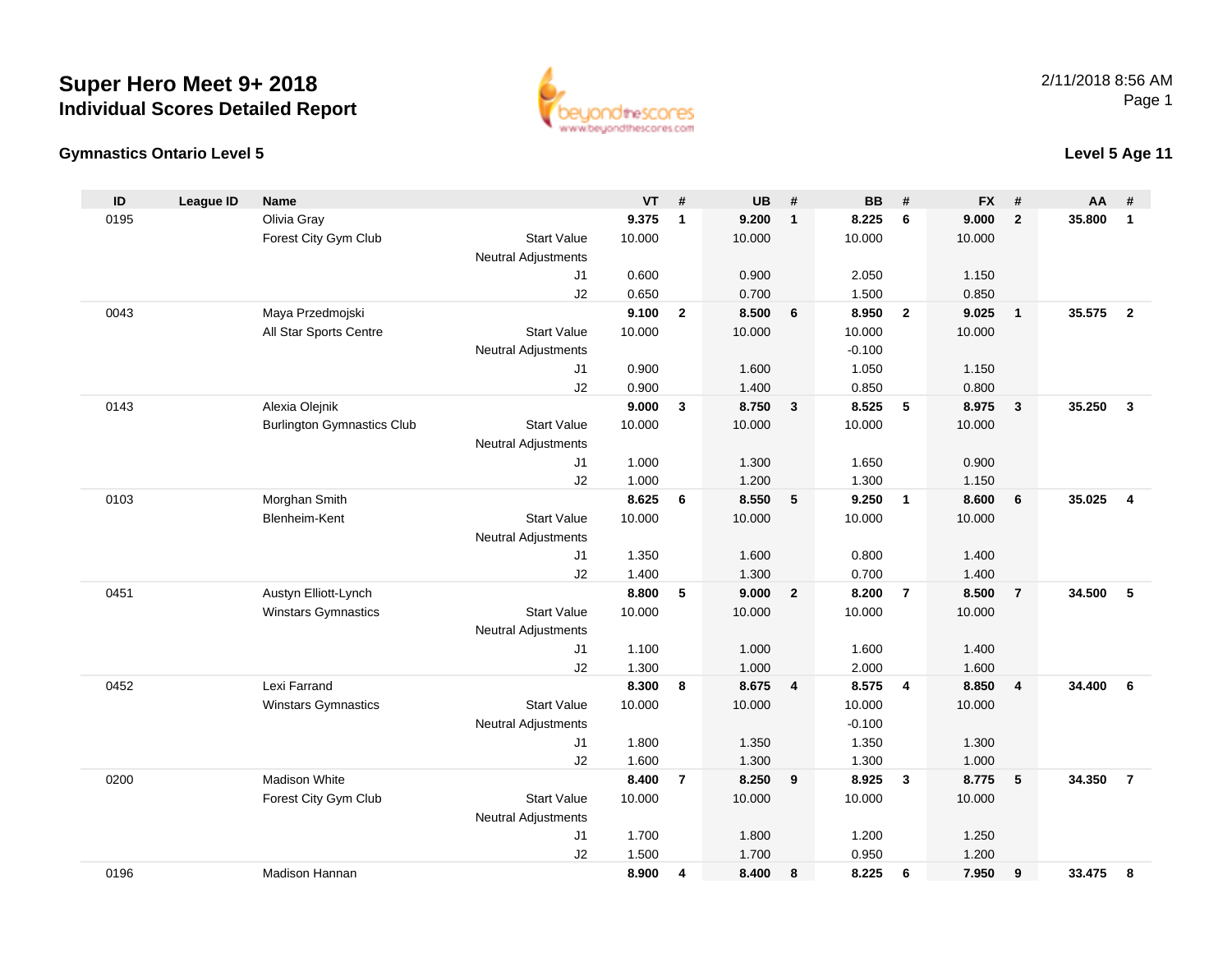

2/11/2018 8:56 AMPage 2

|      | Forest City Gym Club | <b>Start Value</b><br><b>Neutral Adjustments</b> | 10.000 |   | 10.000 | 10.000   |   | 10.000 |     |        |   |
|------|----------------------|--------------------------------------------------|--------|---|--------|----------|---|--------|-----|--------|---|
|      |                      | J1                                               | 1.000  |   | 1.700  | 1.850    |   | 2.000  |     |        |   |
|      |                      | J2                                               | 1.200  |   | 1.500  | 1.700    |   | 2.100  |     |        |   |
| 0197 | Olivia Hannan        |                                                  | 8.800  | 5 | 8.475  | 7.350    | 8 | 8.400  | - 8 | 33.025 | 9 |
|      | Forest City Gym Club | <b>Start Value</b>                               | 10.000 |   | 10.000 | 10.000   |   | 10.000 |     |        |   |
|      |                      | <b>Neutral Adjustments</b>                       |        |   |        | $-0.100$ |   |        |     |        |   |
|      |                      | J1                                               | 1.100  |   | 1.500  | 2.500    |   | 1.700  |     |        |   |
|      |                      | J2                                               | 1.300  |   | 1.550  | 2.600    |   | 1.500  |     |        |   |

#### **Gymnastics Ontario Level 5**

| ID   | <b>League ID</b> | <b>Name</b>                       |                            | <b>VT</b> | #              | <b>UB</b> | #                       | <b>BB</b> | #                       | <b>FX</b> | #              | <b>AA</b> | #              |
|------|------------------|-----------------------------------|----------------------------|-----------|----------------|-----------|-------------------------|-----------|-------------------------|-----------|----------------|-----------|----------------|
| 0145 |                  | <b>Teagan Sartor</b>              |                            | 9.500     | 1              | 9.175     | 3                       | 9.075     | 4                       | 9.475     | $\mathbf{1}$   | 37.225    | $\mathbf 1$    |
|      |                  | <b>Burlington Gymnastics Club</b> | <b>Start Value</b>         | 10.000    |                | 10.000    |                         | 10.000    |                         | 10.000    |                |           |                |
|      |                  |                                   | <b>Neutral Adjustments</b> |           |                |           |                         |           |                         |           |                |           |                |
|      |                  |                                   | J <sub>1</sub>             | 0.500     |                | 0.800     |                         | 0.950     |                         | 0.550     |                |           |                |
|      |                  |                                   | J2                         | 0.500     |                | 0.850     |                         | 0.900     |                         | 0.500     |                |           |                |
| 0209 |                  | Maya Pinhal                       |                            | 8.900     | $\mathbf{3}$   | 9.425     | $\overline{1}$          | 9.200     | $\overline{2}$          | 9.475     | $\mathbf{1}$   | 37,000    | $\overline{2}$ |
|      |                  | Forest City Gym Club              | <b>Start Value</b>         | 10.000    |                | 10.000    |                         | 10.000    |                         | 10.000    |                |           |                |
|      |                  |                                   | <b>Neutral Adjustments</b> |           |                |           |                         |           |                         |           |                |           |                |
|      |                  |                                   | J1                         | 1.100     |                | 0.650     |                         | 0.750     |                         | 0.600     |                |           |                |
|      |                  |                                   | J2                         | 1.100     |                | 0.500     |                         | 0.850     |                         | 0.450     |                |           |                |
| 0210 |                  | Carlie Regier                     |                            | 9.050     | $\overline{2}$ | 9.350     | $\overline{\mathbf{2}}$ | 9.150     | $\mathbf{3}$            | 8.725     | $\overline{4}$ | 36.275    | $\mathbf{3}$   |
|      |                  | Forest City Gym Club              | <b>Start Value</b>         | 10.000    |                | 10.000    |                         | 10.000    |                         | 10.000    |                |           |                |
|      |                  |                                   | <b>Neutral Adjustments</b> |           |                |           |                         |           |                         |           |                |           |                |
|      |                  |                                   | J <sub>1</sub>             | 1.000     |                | 0.750     |                         | 0.800     |                         | 1.400     |                |           |                |
|      |                  |                                   | J2                         | 0.900     |                | 0.550     |                         | 0.900     |                         | 1.150     |                |           |                |
| 0282 |                  | Paige Rodrigues                   |                            | 8.850     | 4              | 8.700     | $\overline{4}$          | 9.375     | $\overline{\mathbf{1}}$ | 9.200     | $\mathbf{3}$   | 36.125    | 4              |
|      |                  | <b>Milton Springers</b>           | <b>Start Value</b>         | 10.000    |                | 10.000    |                         | 10.000    |                         | 10.000    |                |           |                |
|      |                  |                                   | <b>Neutral Adjustments</b> |           |                |           |                         |           |                         |           |                |           |                |
|      |                  |                                   | J1                         | 1.300     |                | 1.200     |                         | 0.600     |                         | 0.800     |                |           |                |
|      |                  |                                   | J2                         | 1.000     |                | 1.400     |                         | 0.650     |                         | 0.800     |                |           |                |
| 0465 |                  | Maddie Howard                     |                            | 8.775     | 5              | 8.175     | - 9                     | 9.000     | 5                       | 8.650     | 5              | 34.600    | 5              |
|      |                  | <b>World Class Gymnastics</b>     | <b>Start Value</b>         | 10.000    |                | 10.000    |                         | 10.000    |                         | 10.000    |                |           |                |
|      |                  |                                   | <b>Neutral Adjustments</b> |           |                |           |                         |           |                         |           |                |           |                |
|      |                  |                                   | J <sub>1</sub>             | 1.150     |                | 1.900     |                         | 1.150     |                         | 1.250     |                |           |                |
|      |                  |                                   | J <sub>2</sub>             | 1.300     |                | 1.750     |                         | 0.850     |                         | 1.450     |                |           |                |
| 0057 |                  | Simone Hernandez                  |                            | 8.400     | 8              | 8.275     | $\overline{7}$          | 8.550     | 8                       | 9.250     | $\overline{2}$ | 34.475    | 6              |

#### **Level 5 Age 12**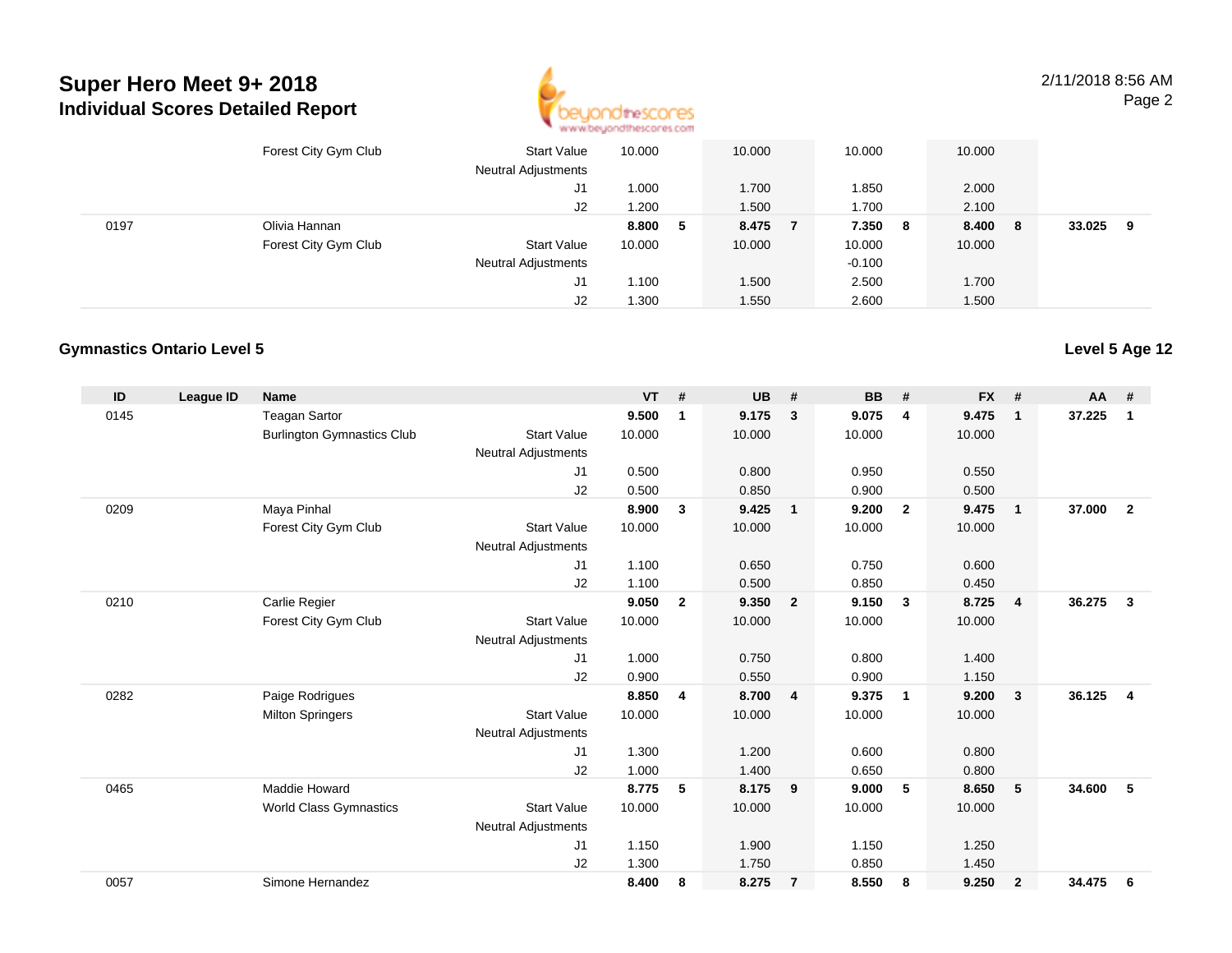

|      | All Star Sports Centre | <b>Start Value</b><br><b>Neutral Adjustments</b> | 10.000 |                | 10.000  |   | 10.000 |                | 10.000 |                |          |                |
|------|------------------------|--------------------------------------------------|--------|----------------|---------|---|--------|----------------|--------|----------------|----------|----------------|
|      |                        | J1                                               | 1.500  |                | 1.900   |   | 1.450  |                | 0.850  |                |          |                |
|      |                        | J2                                               | 1.700  |                | 1.550   |   | 1.450  |                | 0.650  |                |          |                |
| 0104 | Isabella Gray          |                                                  | 8.425  | $\overline{7}$ | 8.625   | 5 | 8.675  | $\overline{7}$ | 8.650  | 5              | 34.375   | $\overline{7}$ |
|      | Blenheim-Kent          | <b>Start Value</b>                               | 10.000 |                | 10.000  |   | 10.000 |                | 10.000 |                |          |                |
|      |                        | Neutral Adjustments<br>J1                        | 1.550  |                | 1.500   |   | 1.300  |                | 1.350  |                |          |                |
|      |                        |                                                  |        |                |         |   |        |                |        |                |          |                |
|      |                        | J2                                               | 1.600  |                | 1.250   |   | 1.350  |                | 1.350  |                |          |                |
| 0107 | Keaton Kloostra        |                                                  | 8.600  | 6              | 8.450 6 |   | 8.750  | 6              | 8.475  | $\overline{7}$ | 34.275 8 |                |
|      | Blenheim-Kent          | Start Value                                      | 10.000 |                | 10.000  |   | 10.000 |                | 10.000 |                |          |                |
|      |                        | <b>Neutral Adjustments</b>                       |        |                |         |   |        |                |        |                |          |                |
|      |                        | J <sub>1</sub>                                   | 1.300  |                | 1.600   |   | 1.100  |                | 1.450  |                |          |                |
|      |                        | J2                                               | 1.500  |                | 1.500   |   | 1.400  |                | 1.600  |                |          |                |
| 0106 | Daley Hogg             |                                                  | 8.200  | 9              | 8.225   | 8 | 7.750  | 9              | 8.500  | 6              | 32.675 9 |                |
|      | Blenheim-Kent          | <b>Start Value</b>                               | 10.000 |                | 10.000  |   | 10.000 |                | 10.000 |                |          |                |
|      |                        | <b>Neutral Adjustments</b>                       |        |                |         |   |        |                |        |                |          |                |
|      |                        | J <sub>1</sub>                                   | 1.900  |                | 1.900   |   | 2.500  |                | 1.500  |                |          |                |
|      |                        | J2                                               | 1.700  |                | 1.650   |   | 2.000  |                | 1.500  |                |          |                |

### **Gymnastics Ontario Level 5**

| ID   | League ID | <b>Name</b>             |                            | <b>VT</b> | #                       | <b>UB</b> | #                       | <b>BB</b> | #              | <b>FX</b> | #              | $AA$ # |                |
|------|-----------|-------------------------|----------------------------|-----------|-------------------------|-----------|-------------------------|-----------|----------------|-----------|----------------|--------|----------------|
| 0009 |           | Calista Bouwmeester     |                            | 9.300     | $\overline{\mathbf{2}}$ | 8.350     | -5                      | 9.300     | $\overline{2}$ | 9.025     | 3              | 35.975 | -1             |
|      |           | All Star Sports Centre  | <b>Start Value</b>         | 10.000    |                         | 10.000    |                         | 10.000    |                | 10.000    |                |        |                |
|      |           |                         | <b>Neutral Adjustments</b> |           |                         |           |                         |           |                |           |                |        |                |
|      |           |                         | J1                         | 0.700     |                         | 1.600     |                         | 0.700     |                | 1.050     |                |        |                |
|      |           |                         | J2                         | 0.700     |                         | 1.700     |                         | 0.700     |                | 0.900     |                |        |                |
| 0279 |           | <b>Grace Struthers</b>  |                            | 9.250     | $\mathbf{3}$            | 8.450     | 4                       | 9.450     | $\mathbf 1$    | 8.800     | 5              | 35.950 | $\overline{2}$ |
|      |           | <b>Milton Springers</b> | <b>Start Value</b>         | 10.000    |                         | 10.000    |                         | 10.000    |                | 10.000    |                |        |                |
|      |           |                         | Neutral Adjustments        |           |                         |           |                         |           |                |           |                |        |                |
|      |           |                         | J <sub>1</sub>             | 0.800     |                         | 1.500     |                         | 0.550     |                | 1.300     |                |        |                |
|      |           |                         | J2                         | 0.700     |                         | 1.600     |                         | 0.550     |                | 1.100     |                |        |                |
| 0007 |           | Olivia Beckett          |                            | 9.175     | 4                       | 8.950     | $\overline{\mathbf{1}}$ | 8.450     | 8              | 9.175     | $\overline{2}$ | 35.750 | 3              |
|      |           | All Star Sports Centre  | Start Value                | 10.000    |                         | 10.000    |                         | 10.000    |                | 10.000    |                |        |                |
|      |           |                         | <b>Neutral Adjustments</b> |           |                         |           |                         |           |                |           |                |        |                |
|      |           |                         | J1                         | 0.750     |                         | 1.200     |                         | 1.700     |                | 0.950     |                |        |                |
|      |           |                         | J2                         | 0.900     |                         | 0.900     |                         | 1.400     |                | 0.700     |                |        |                |
| 0292 |           | Ava Woodward            |                            | 8.800     | 6                       | 8.250     | - 6                     | 9.025     | 4              | 9.425     |                | 35.500 | 4              |

**Level 5 Age 13**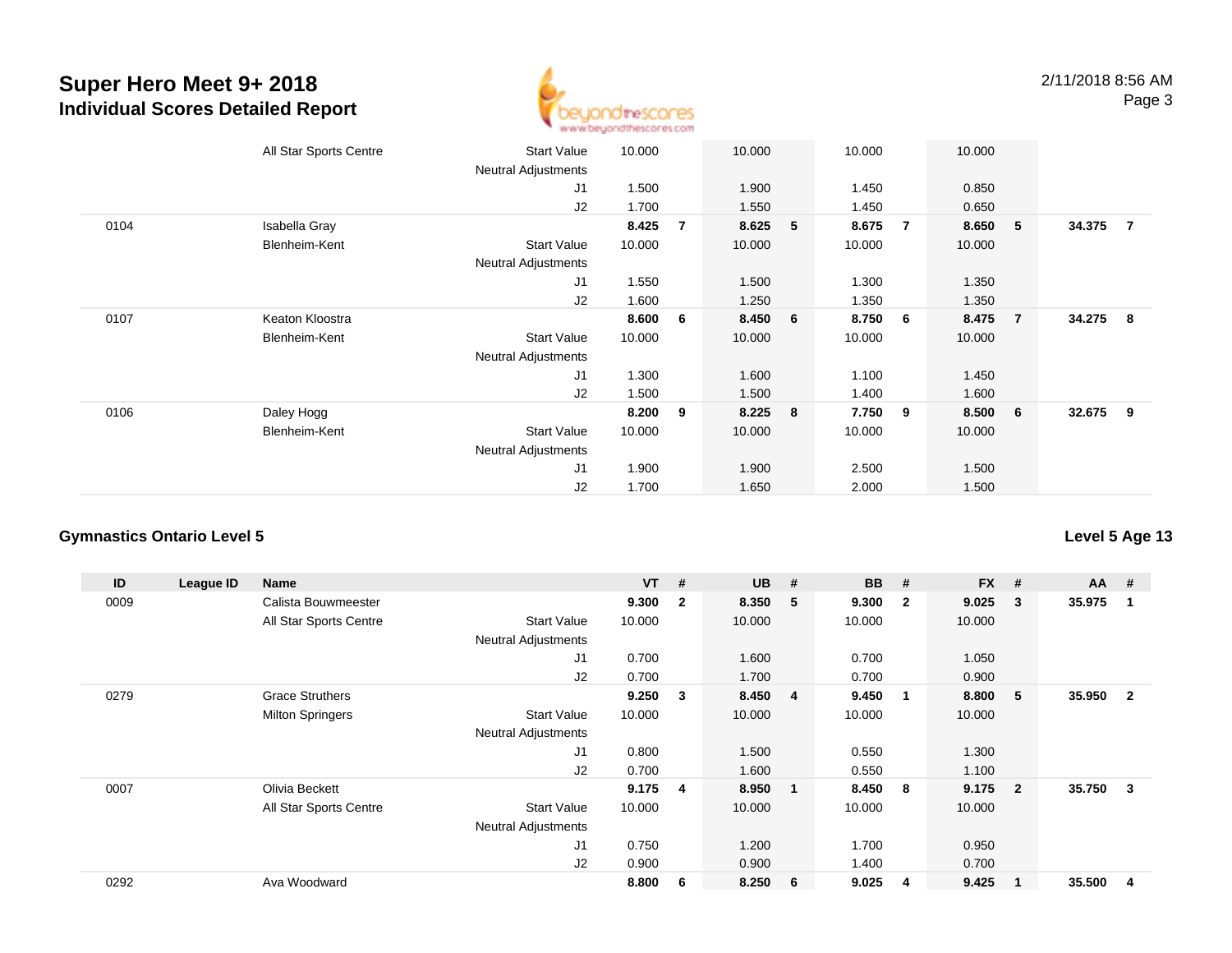

|      | <b>Milton Springers</b>           | Start Value         | 10.000 |                | 10.000 |                | 10.000   |                 | 10.000 |                |        |                |
|------|-----------------------------------|---------------------|--------|----------------|--------|----------------|----------|-----------------|--------|----------------|--------|----------------|
|      |                                   | Neutral Adjustments |        |                |        |                |          |                 |        |                |        |                |
|      |                                   | J1                  | 1.200  |                | 1.700  |                | 0.850    |                 | 0.550  |                |        |                |
|      |                                   | J2                  | 1.200  |                | 1.800  |                | 1.100    |                 | 0.600  |                |        |                |
| 0206 | Kate Nash                         |                     | 9.300  | $\overline{2}$ | 8.775  | $\overline{2}$ | 9.150    | $\mathbf{3}$    | 7.850  | 8              | 35.075 | -5             |
|      | Forest City Gym Club              | Start Value         | 10.000 |                | 10.000 |                | 10.000   |                 | 10.000 |                |        |                |
|      |                                   | Neutral Adjustments |        |                |        |                |          |                 |        |                |        |                |
|      |                                   | J1                  | 0.700  |                | 1.350  |                | 0.950    |                 | 2.000  |                |        |                |
|      |                                   | J2                  | 0.700  |                | 1.100  |                | 0.750    |                 | 2.300  |                |        |                |
| 0146 | Megan Thomson                     |                     | 9.050  | 5              | 8.725  | 3              | 8.625    | $5\phantom{.0}$ | 8.275  | $\overline{7}$ | 34.675 | - 6            |
|      | <b>Burlington Gymnastics Club</b> | Start Value         | 10.000 |                | 10.000 |                | 10.000   |                 | 10.000 |                |        |                |
|      |                                   | Neutral Adjustments |        |                |        |                |          |                 |        |                |        |                |
|      |                                   | J1                  | 1.000  |                | 1.250  |                | 1.500    |                 | 1.850  |                |        |                |
|      |                                   | J2                  | 0.900  |                | 1.300  |                | 1.250    |                 | 1.600  |                |        |                |
| 0187 | Mystic D'Aragon                   |                     | 9.425  | 1              | 7.700  | 8              | 8.600    | - 6             | 8.925  | $\overline{4}$ | 34.650 | $\overline{7}$ |
|      | Forest City Gym Club              | <b>Start Value</b>  | 10.000 |                | 10.000 |                | 10.000   |                 | 10.000 |                |        |                |
|      |                                   | Neutral Adjustments |        |                |        |                | $-0.100$ |                 |        |                |        |                |
|      |                                   | J1                  | 0.550  |                | 2.200  |                | 1.250    |                 | 1.200  |                |        |                |
|      |                                   | J2                  | 0.600  |                | 2.400  |                | 1.350    |                 | 0.950  |                |        |                |
| 0385 | Eden Erkkila                      |                     | 7.600  | 7              | 7.950  | $\overline{7}$ | 8.550    | $\overline{7}$  | 8.700  | - 6            | 32.800 | - 8            |
|      | Sault Ste Marie Gymnastics Club   | Start Value         | 10.000 |                | 10.000 |                | 10.000   |                 | 10.000 |                |        |                |
|      |                                   | Neutral Adjustments |        |                |        |                | $-0.100$ |                 |        |                |        |                |
|      |                                   | J1                  | 2.500  |                | 2.000  |                | 1.300    |                 | 1.500  |                |        |                |
|      |                                   | J <sub>2</sub>      | 2.300  |                | 2.100  |                | 1.400    |                 | 1.100  |                |        |                |

### **Gymnastics Ontario Level 5**

| ID   | League ID | <b>Name</b>                       |                            | $VT$ # |              | $UB$ #  | <b>BB</b> | - #                     | <b>FX</b> | #              | <b>AA</b> | #                       |
|------|-----------|-----------------------------------|----------------------------|--------|--------------|---------|-----------|-------------------------|-----------|----------------|-----------|-------------------------|
| 0144 |           | Lauren Pearson                    |                            | 9.250  | -3           | 9.150 2 | 9.225     | $\overline{\mathbf{2}}$ | 9.000     | $\overline{4}$ | 36.625    |                         |
|      |           | <b>Burlington Gymnastics Club</b> | <b>Start Value</b>         | 10.000 |              | 10.000  | 10.000    |                         | 10.000    |                |           |                         |
|      |           |                                   | <b>Neutral Adjustments</b> |        |              |         |           |                         |           |                |           |                         |
|      |           |                                   | J <sub>1</sub>             | 0.800  |              | 1.000   | 0.700     |                         | 1.150     |                |           |                         |
|      |           |                                   | J <sub>2</sub>             | 0.700  |              | 0.700   | 0.850     |                         | 0.850     |                |           |                         |
| 0203 |           | Kyla Diep                         |                            | 9.050  | 5            | 9.200   | 9.050     | - 3                     | 9.325     |                | 36.625    |                         |
|      |           | Forest City Gym Club              | <b>Start Value</b>         | 10.000 |              | 10.000  | 10.000    |                         | 10.000    |                |           |                         |
|      |           |                                   | <b>Neutral Adjustments</b> |        |              |         |           |                         |           |                |           |                         |
|      |           |                                   | J <sub>1</sub>             | 1.000  |              | 0.850   | 0.950     |                         | 0.750     |                |           |                         |
|      |           |                                   | J2                         | 0.900  |              | 0.750   | 0.950     |                         | 0.600     |                |           |                         |
| 0052 |           | Alexa Wong                        |                            | 9.350  | $\mathbf{2}$ | 8.350 6 | 9.450     |                         | 9.100     | - 3            | 36.250    | $\overline{\mathbf{2}}$ |

#### **Level 5 Age 14+**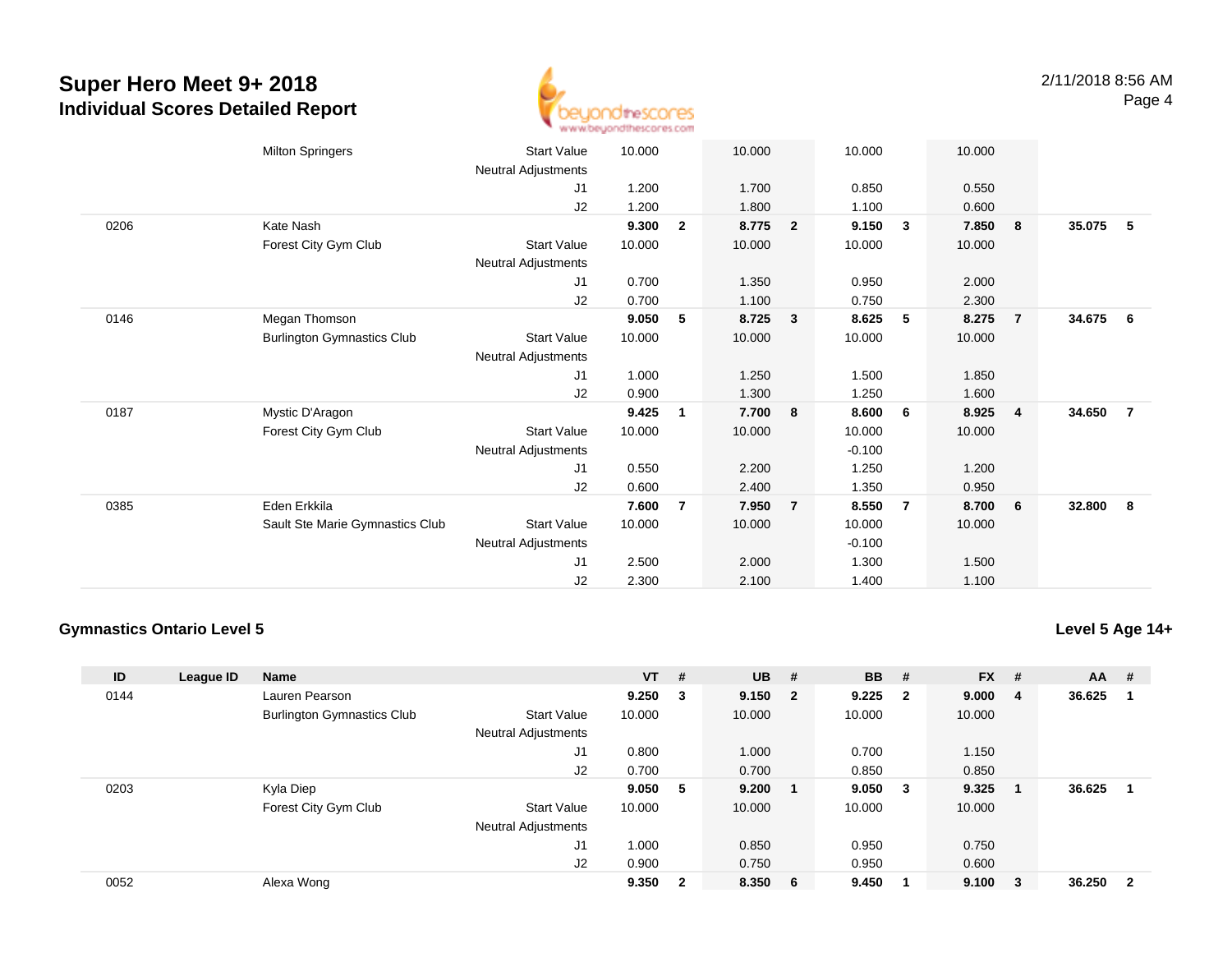

|      | All Star Sports Centre            | <b>Start Value</b><br><b>Neutral Adjustments</b> | 10.000 |                         | 10.000 |                | 10.000   |                | 10.000 |                         |          |                |
|------|-----------------------------------|--------------------------------------------------|--------|-------------------------|--------|----------------|----------|----------------|--------|-------------------------|----------|----------------|
|      |                                   | J1                                               | 0.600  |                         | 1.800  |                | 0.500    |                | 0.900  |                         |          |                |
|      |                                   | J2                                               | 0.700  |                         | 1.500  |                | 0.600    |                | 0.900  |                         |          |                |
| 0142 | Julia Mehdian                     |                                                  | 9.200  | $\overline{\mathbf{4}}$ | 8.850  | $\overline{4}$ | 8.750    | $\overline{4}$ | 8.825  | 6                       | 35.625   | $\mathbf{3}$   |
|      | <b>Burlington Gymnastics Club</b> | <b>Start Value</b>                               | 10.000 |                         | 10.000 |                | 10.000   |                | 10.000 |                         |          |                |
|      |                                   | Neutral Adjustments                              |        |                         |        |                | $-0.100$ |                |        |                         |          |                |
|      |                                   | J1                                               | 0.700  |                         | 1.200  |                | 1.100    |                | 1.250  |                         |          |                |
|      |                                   | J2                                               | 0.900  |                         | 1.100  |                | 1.200    |                | 1.100  |                         |          |                |
| 0189 | Zoe Fitchett                      |                                                  | 9.450  | $\mathbf{1}$            | 8.950  | $\mathbf{3}$   | 8.400    | 8              | 8.600  | $\overline{7}$          | 35.400   | $\overline{4}$ |
|      | Forest City Gym Club              | <b>Start Value</b>                               | 10.000 |                         | 10.000 |                | 10.000   |                | 10.000 |                         |          |                |
|      |                                   | <b>Neutral Adjustments</b>                       |        |                         |        |                | $-0.100$ |                |        |                         |          |                |
|      |                                   | J1                                               | 0.500  |                         | 1.200  |                | 1.400    |                | 1.300  |                         |          |                |
|      |                                   | J2                                               | 0.600  |                         | 0.900  |                | 1.600    |                | 1.500  |                         |          |                |
| 0193 | Hanna Sheshelidze                 |                                                  | 8.700  | 6                       | 8.850  | 4              | 8.600    | 5              | 9.175  | $\overline{\mathbf{2}}$ | 35.325   | -5             |
|      | Forest City Gym Club              | <b>Start Value</b>                               | 10.000 |                         | 10.000 |                | 10.000   |                | 10.000 |                         |          |                |
|      |                                   | Neutral Adjustments                              |        |                         |        |                | $-0.100$ |                |        |                         |          |                |
|      |                                   | J <sub>1</sub>                                   | 1.400  |                         | 1.300  |                | 1.400    |                | 0.950  |                         |          |                |
|      |                                   | J2                                               | 1.200  |                         | 1.000  |                | 1.200    |                | 0.700  |                         |          |                |
| 0386 | Vera Antunes                      |                                                  | 8.650  | $\overline{7}$          | 8.550  | 5              | 8.475    | $\overline{7}$ | 9.000  | $\overline{4}$          | 34.675 6 |                |
|      | Sault Ste Marie Gymnastics Club   | <b>Start Value</b>                               | 10.000 |                         | 10.000 |                | 10.000   |                | 10.000 |                         |          |                |
|      |                                   | Neutral Adjustments                              |        |                         |        |                | $-0.100$ |                |        |                         |          |                |
|      |                                   | J1                                               | 1.500  |                         | 1.400  |                | 1.450    |                | 0.900  |                         |          |                |
|      |                                   | J2                                               | 1.200  |                         | 1.500  |                | 1.400    |                | 1.100  |                         |          |                |
| 0389 | Julianne Whalen                   |                                                  | 9.250  | $\mathbf{3}$            | 7.550  | 8              | 8.575    | - 6            | 8.850  | $5\phantom{.0}$         | 34.225   | $\overline{7}$ |
|      | Sault Ste Marie Gymnastics Club   | <b>Start Value</b>                               | 10.000 |                         | 10.000 |                | 10.000   |                | 10.000 |                         |          |                |
|      |                                   | <b>Neutral Adjustments</b>                       |        |                         |        |                |          |                |        |                         |          |                |
|      |                                   | J <sub>1</sub>                                   | 0.700  |                         | 2.500  |                | 1.450    |                | 1.100  |                         |          |                |
|      |                                   | J2                                               | 0.800  |                         | 2.400  |                | 1.400    |                | 1.200  |                         |          |                |
| 0105 | Kallista McLeod-Ladd              |                                                  | 7.800  | 8                       | 7.950  | $\overline{7}$ | 7.975    | 9              | 7.250  | $\overline{\mathbf{8}}$ | 30.975   | 8              |
|      | Blenheim-Kent                     | <b>Start Value</b>                               | 10.000 |                         | 10.000 |                | 10.000   |                | 10.000 |                         |          |                |
|      |                                   | Neutral Adjustments                              |        |                         |        |                | $-0.100$ |                |        |                         |          |                |
|      |                                   | J1                                               | 2.100  |                         | 2.200  |                | 1.750    |                | 2.800  |                         |          |                |
|      |                                   | J2                                               | 2.300  |                         | 1.900  |                | 2.100    |                | 2.700  |                         |          |                |

**Gymnastics Ontario Level 5**

**Level 5 Age 9&10 A**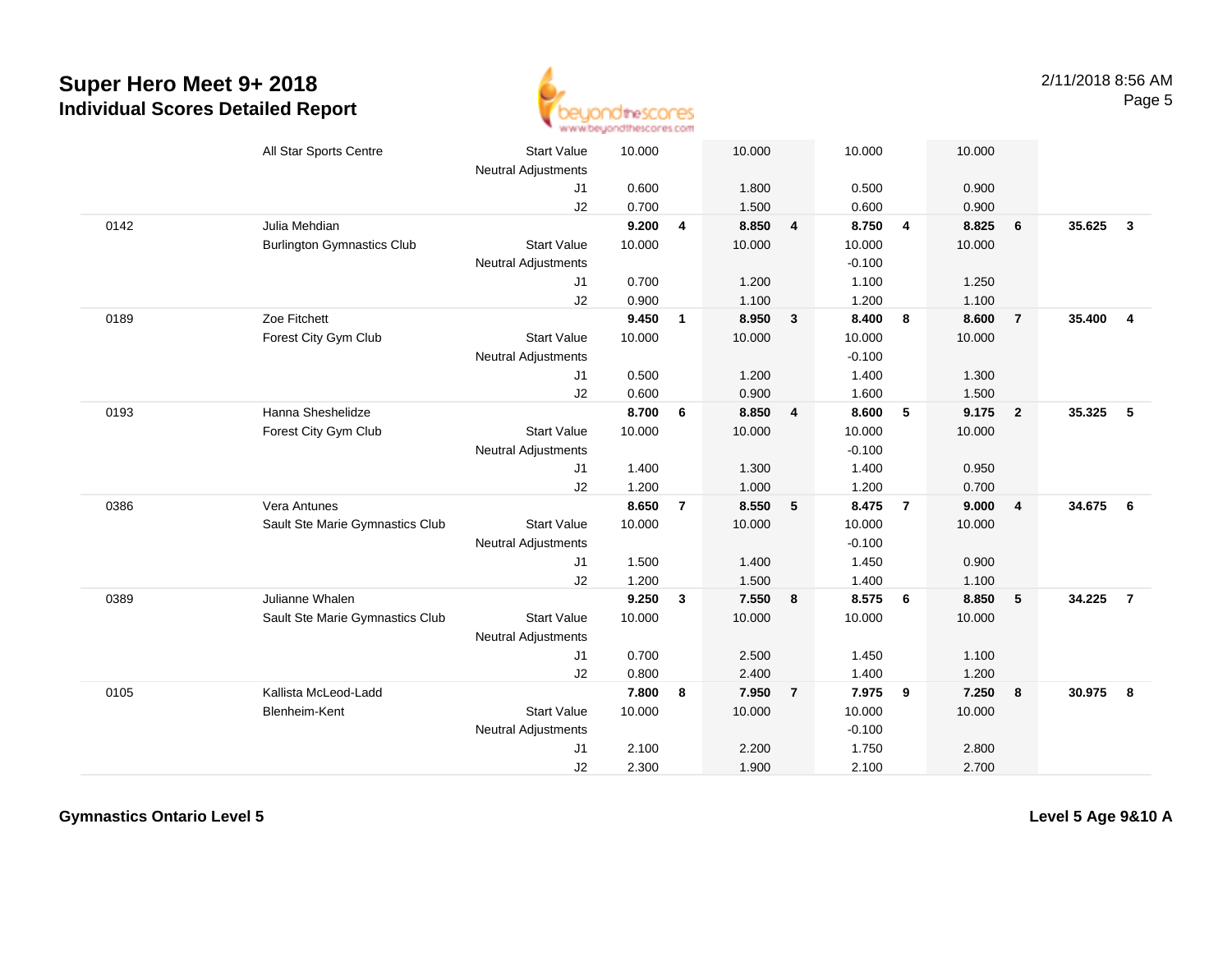

| ID   | <b>League ID</b> | <b>Name</b>                       |                            | VT              | #              | <b>UB</b>       | #              | <b>BB</b>      | #              | <b>FX</b>      | #              | AA     | #              |
|------|------------------|-----------------------------------|----------------------------|-----------------|----------------|-----------------|----------------|----------------|----------------|----------------|----------------|--------|----------------|
| 0310 |                  | Amari Bunn                        |                            | 9.050           | $\overline{2}$ | 8.900           | $\overline{2}$ | 8.925          | $\overline{2}$ | 9.225          | $\overline{2}$ | 36.100 | $\mathbf{1}$   |
|      |                  | <b>Milton Springers</b>           | <b>Start Value</b>         | 10.000          |                | 10.000          |                | 10.000         |                | 10.000         |                |        |                |
|      |                  |                                   | <b>Neutral Adjustments</b> |                 |                |                 |                | $-0.100$       |                |                |                |        |                |
|      |                  |                                   | J1                         | 0.900           |                | 1.200           |                | 1.000          |                | 0.850          |                |        |                |
|      |                  |                                   | J2                         | 1.000           |                | 1.000           |                | 0.950          |                | 0.700          |                |        |                |
| 0141 |                  | Ketruah Mayner                    |                            | 8.750           | $\sqrt{5}$     | 9.175           | $\overline{1}$ | 8.225          | 5              | 9.125          | $\mathbf{3}$   | 35.275 | $\overline{2}$ |
|      |                  | <b>Burlington Gymnastics Club</b> | <b>Start Value</b>         | 10.000          |                | 10.000          |                | 10.000         |                | 10.000         |                |        |                |
|      |                  |                                   | <b>Neutral Adjustments</b> |                 |                |                 |                |                |                |                |                |        |                |
|      |                  |                                   | J1                         | 1.200           |                | 0.900           |                | 1.750          |                | 0.750          |                |        |                |
|      |                  |                                   | J2                         | 1.300           |                | 0.750           |                | 1.800          |                | 1.000          |                |        |                |
| 0450 |                  | Danika Bailey                     |                            | 8.850           | 4              | 8.650           | 3              | 8.350          | $\overline{4}$ | 9.025          | $\overline{4}$ | 34.875 | $\mathbf{3}$   |
|      |                  | <b>Winstars Gymnastics</b>        | <b>Start Value</b>         | 10.000          |                | 10.000          |                | 10.000         |                | 10.000         |                |        |                |
|      |                  |                                   | <b>Neutral Adjustments</b> |                 |                |                 |                |                |                |                |                |        |                |
|      |                  |                                   | J1                         | 1.150           |                | 1.500           |                | 1.700          |                | 1.050          |                |        |                |
|      |                  |                                   | J2                         | 1.150           |                | 1.200           |                | 1.600          |                | 0.900          |                |        |                |
| 0309 |                  | Klaudia Olemski                   |                            | 9.000           | $\mathbf{3}$   | 8.200           | 5              | 8.200          | 6              | 9.400          | $\overline{1}$ | 34.800 | $\overline{4}$ |
|      |                  | <b>Milton Springers</b>           | <b>Start Value</b>         | 10.000          |                | 10.000          |                | 10.000         |                | 10.000         |                |        |                |
|      |                  |                                   | <b>Neutral Adjustments</b> |                 |                |                 |                | $-0.100$       |                |                |                |        |                |
|      |                  |                                   | J1                         | 1.000           |                | 1.800           |                | 1.900          |                | 0.650          |                |        |                |
|      |                  | Ella Plummer                      | J2                         | 1.000           |                |                 |                | 1.500<br>8.200 |                | 0.550<br>8.550 |                |        | 5              |
| 0198 |                  |                                   |                            | 9.225<br>10.000 | $\mathbf{1}$   | 8.300<br>10.000 | 4              |                | 6              |                | 6              | 34.275 |                |
|      |                  | Forest City Gym Club              | <b>Start Value</b>         |                 |                |                 |                | 10.000         |                | 10.000         |                |        |                |
|      |                  |                                   | <b>Neutral Adjustments</b> | 0.750           |                | 1.700           |                | 1.600          |                | 1.500          |                |        |                |
|      |                  |                                   | J1<br>J2                   | 0.800           |                |                 |                | 2.000          |                | 1.400          |                |        |                |
| 0378 |                  | Madison Smith                     |                            | 8.000           | 8              | 8.150           | 6              | 9.025          | $\overline{1}$ | 8.325          | $\overline{7}$ | 33.500 | 6              |
|      |                  | <b>Milton Springers</b>           | <b>Start Value</b>         | 10.000          |                | 10.000          |                | 10.000         |                | 10.000         |                |        |                |
|      |                  |                                   | <b>Neutral Adjustments</b> |                 |                |                 |                |                |                |                |                |        |                |
|      |                  |                                   | J1                         | 2.100           |                | 1.900           |                | 0.950          |                | 1.650          |                |        |                |
|      |                  |                                   | J2                         | 1.900           |                | 1.800           |                | 1.000          |                | 1.700          |                |        |                |
| 0312 |                  | Abigail Alimiaga                  |                            | 8.400           | 6              | 8.650           | $\mathbf{3}$   | 8.775          | $\mathbf{3}$   | 7.300          | 9              | 33.125 | $\overline{7}$ |
|      |                  | <b>Milton Springers</b>           | <b>Start Value</b>         | 10.000          |                | 10.000          |                | 10.000         |                | 10.000         |                |        |                |
|      |                  |                                   | <b>Neutral Adjustments</b> |                 |                |                 |                |                |                |                |                |        |                |
|      |                  |                                   | J1                         | 1.700           |                | 1.300           |                | 1.100          |                | 2.800          |                |        |                |
|      |                  |                                   | J2                         | 1.500           |                | 1.400           |                | 1.350          |                | 2.600          |                |        |                |
| 0306 |                  | Caitlin Sullivan                  |                            | 8.050           | $\overline{7}$ | 7.450           | 8              | 7.850          | $\overline{7}$ | 8.850          | 5              | 32.200 | 8              |
|      |                  | <b>Milton Springers</b>           | <b>Start Value</b>         | 10.000          |                | 10.000          |                | 10.000         |                | 10.000         |                |        |                |
|      |                  |                                   | <b>Neutral Adjustments</b> |                 |                |                 |                |                |                |                |                |        |                |
|      |                  |                                   | J1                         | 2.000           |                | 2.700           |                | 2.000          |                | 1.200          |                |        |                |
|      |                  |                                   |                            |                 |                |                 |                |                |                |                |                |        |                |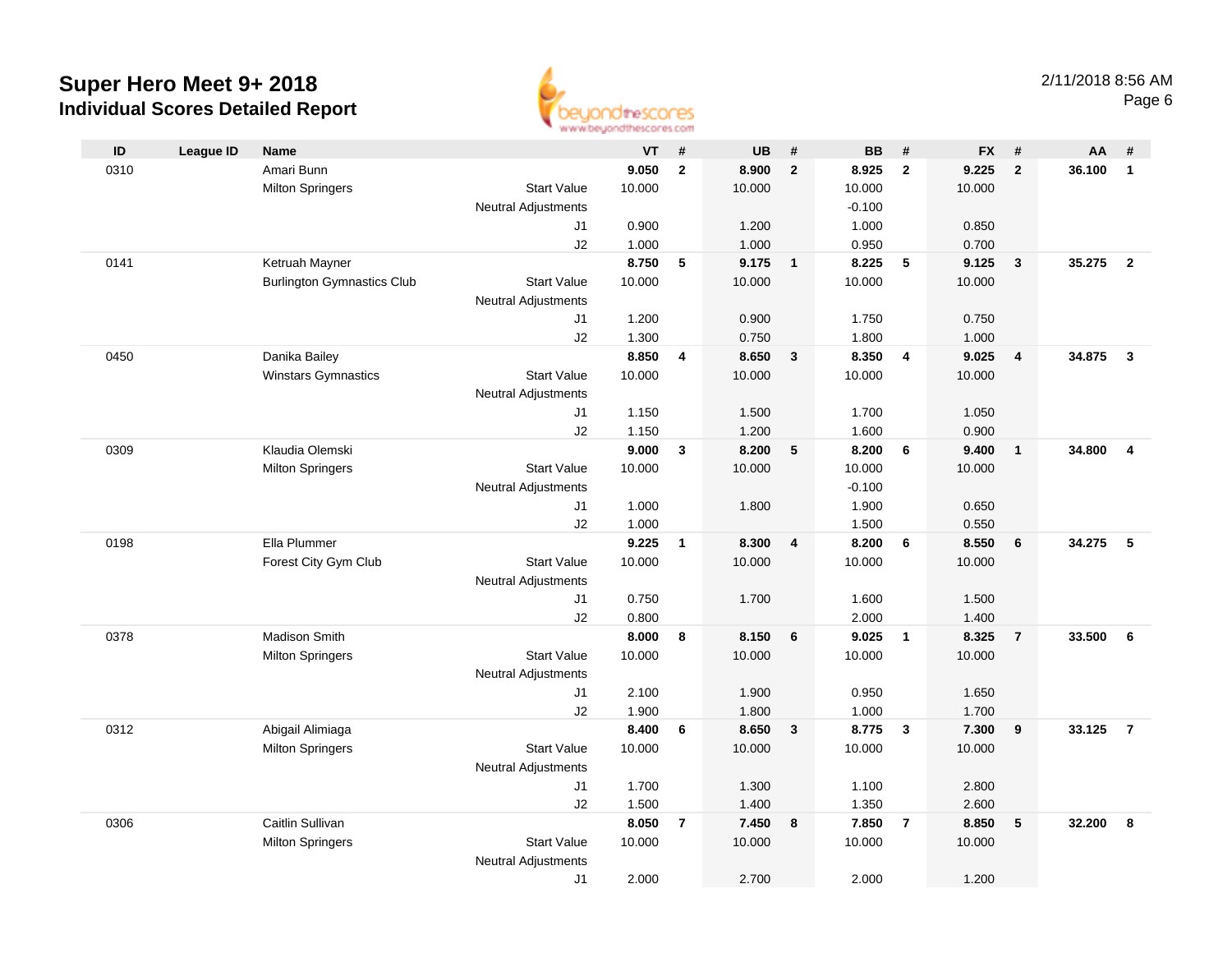

#### 2/11/2018 8:56 AMPage 7

|      |                            | J2                         | .900       | 2.400  | 2.300      | 1.100        |        |
|------|----------------------------|----------------------------|------------|--------|------------|--------------|--------|
| 0437 | <b>Rachel Ricketts</b>     |                            | 7.250<br>9 | 8.000  | 7.675<br>8 | 7.425<br>- 8 | 30.350 |
|      | <b>Winstars Gymnastics</b> | <b>Start Value</b>         | 10.000     | 10.000 | 10.000     | 10.000       |        |
|      |                            | <b>Neutral Adjustments</b> |            |        | $-0.100$   |              |        |
|      |                            | J1                         | 2.900      | 2.100  | 2.300      | 2.550        |        |
|      |                            | J2                         | 2.600      | 1.900  | 2.150      | 2.600        |        |

### **Gymnastics Ontario Level 5**

### **Level 5 Age 9&10 B**

| ID   | League ID | Name                    |                            | <b>VT</b>      | #              | UB             | #              | <b>BB</b>      | #              | <b>FX</b>      | #              | AA #   |                |
|------|-----------|-------------------------|----------------------------|----------------|----------------|----------------|----------------|----------------|----------------|----------------|----------------|--------|----------------|
| 0307 |           | Jillian Bata            |                            | 9.100          | 5              | 9.150          | $\overline{2}$ | 8.700          | $\mathbf{3}$   | 9.000          | 5              | 35.950 | 1              |
|      |           | <b>Milton Springers</b> | <b>Start Value</b>         | 10.000         |                | 10.000         |                | 10.000         |                | 10.000         |                |        |                |
|      |           |                         | <b>Neutral Adjustments</b> |                |                |                |                |                |                |                |                |        |                |
|      |           |                         | J1                         | 0.800          |                | 0.800          |                | 1.200          |                | 1.100          |                |        |                |
|      |           |                         | J2                         | 1.000          |                | 0.900          |                | 1.400          |                | 0.900          |                |        |                |
| 0308 |           | <b>Claire Morris</b>    |                            | 9.500          | $\mathbf{2}$   | 7.850          | $\overline{7}$ | 8.900          | $\overline{2}$ | 9.325          | $\overline{1}$ | 35.575 | $\overline{2}$ |
|      |           | <b>Milton Springers</b> | <b>Start Value</b>         | 10.000         |                | 10.000         |                | 10.000         |                | 10.000         |                |        |                |
|      |           |                         | Neutral Adjustments        |                |                |                |                |                |                |                |                |        |                |
|      |           |                         | J1                         | 0.500          |                | 2.000          |                | 1.150          |                | 0.650          |                |        |                |
| 0039 |           | Stephanie Mariani       | J2                         | 0.500<br>9.200 | 4              | 2.300<br>8.000 | 6              | 1.050<br>9.100 | $\overline{1}$ | 0.700<br>9.050 | $\overline{4}$ | 35.350 | $\mathbf{3}$   |
|      |           | All Star Sports Centre  | <b>Start Value</b>         | 10.000         |                | 10.000         |                | 10.000         |                | 10.000         |                |        |                |
|      |           |                         | <b>Neutral Adjustments</b> |                |                |                |                |                |                |                |                |        |                |
|      |           |                         | J1                         | 0.800          |                | 2.000          |                | 0.900          |                | 1.100          |                |        |                |
|      |           |                         | J2                         | 0.800          |                | 2.000          |                | 0.900          |                | 0.800          |                |        |                |
| 0100 |           | Orlagh Grochmal         |                            | 9.350          | 3              | 8.150          | 5              | 8.225          | -5             | 9.175          | $\overline{2}$ | 34.900 | $\overline{4}$ |
|      |           | Blenheim-Kent           | <b>Start Value</b>         | 10.000         |                | 10.000         |                | 10.000         |                | 10.000         |                |        |                |
|      |           |                         | <b>Neutral Adjustments</b> |                |                |                |                |                |                |                |                |        |                |
|      |           |                         | J1                         | 0.650          |                | 1.900          |                | 1.950          |                | 0.700          |                |        |                |
|      |           |                         | J2                         | 0.650          |                | 1.800          |                | 1.600          |                | 0.950          |                |        |                |
| 0102 |           | Ava Roffel              |                            | 8.950          | 6              | 8.800          | 3              | 8.075          | $\overline{7}$ | 8.250          | 9              | 34.075 | 5              |
|      |           | Blenheim-Kent           | <b>Start Value</b>         | 10.000         |                | 10.000         |                | 10.000         |                | 10.000         |                |        |                |
|      |           |                         | <b>Neutral Adjustments</b> |                |                |                |                |                |                |                |                |        |                |
|      |           |                         | J1                         | 1.100          |                | 1.400          |                | 1.800          |                | 1.700          |                |        |                |
|      |           |                         | J2                         | 1.000          |                | 1.000          |                | 2.050          |                | 1.800          |                |        |                |
| 0313 |           | <b>Shiloh Mills</b>     |                            | 8.750          | $\overline{7}$ | 8.300          | 4              | 8.100          | - 6            | 8.825          | 6              | 33.975 | 6              |
|      |           | <b>Milton Springers</b> | <b>Start Value</b>         | 10.000         |                | 10.000         |                | 10.000         |                | 10.000         |                |        |                |
|      |           |                         | <b>Neutral Adjustments</b> |                |                |                |                |                |                |                |                |        |                |
|      |           |                         | J1                         | 1.200          |                | 1.700          |                | 1.800          |                | 1.150          |                |        |                |